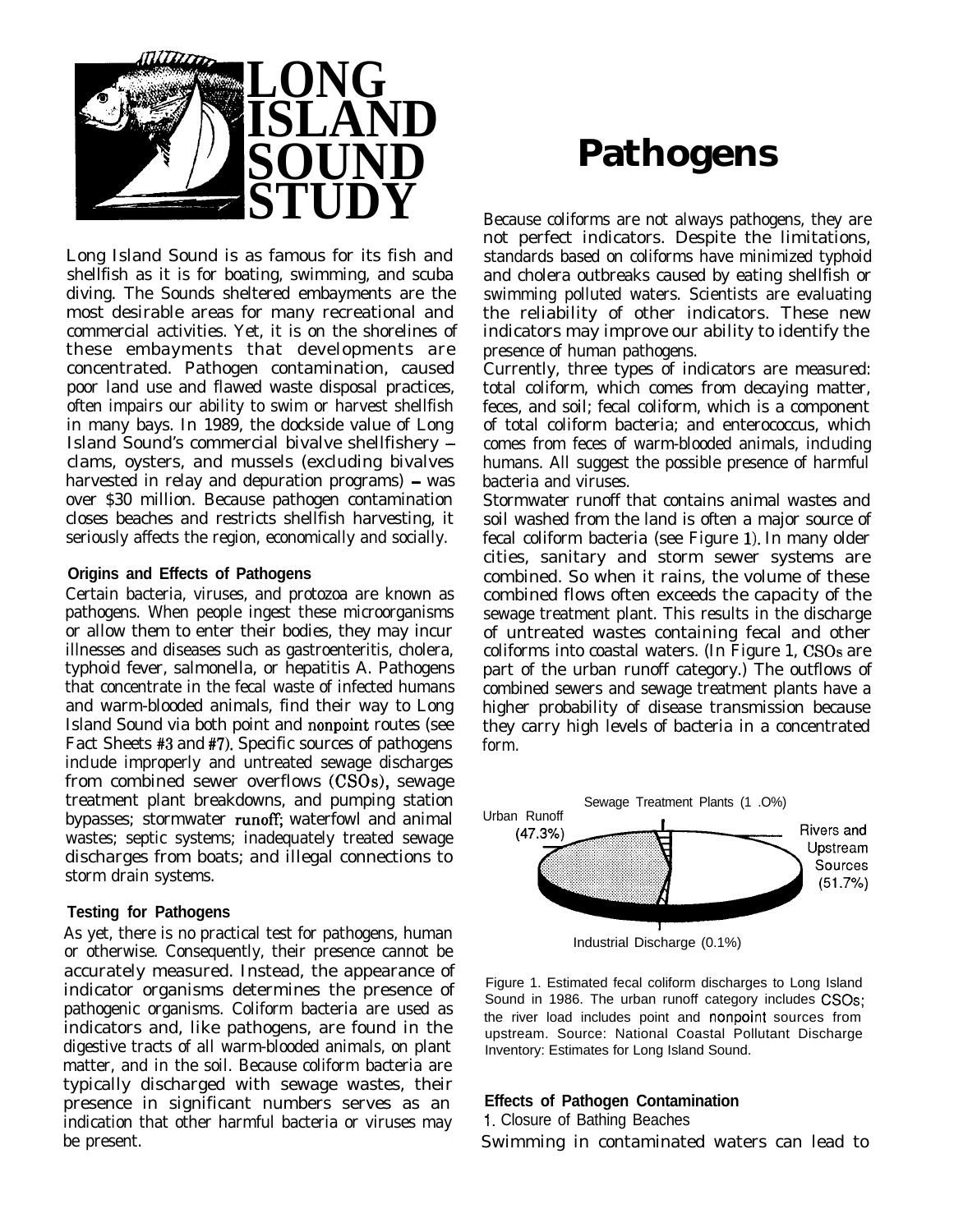

bacterial and viral infections. Therefore, beaches are shellfish resources. Bivalve shellfish, such as oysters, monitored and closed by the health department when mussels, and clams, feed by filtering large quantities monitored and closed by the health department when mussels, and clams, feed by filtering large quantities<br>levels of indicator organisms exceed acceptable of water and extracting food particles. If the shellfish levels of indicator organisms exceed acceptable of water and extracting food particles. If the shellfish standards is the shellfish standards are set by are growing in polluted areas, this process will collect standards. But because these standards are set by local health departments, they may vary among and even concentrate pathogens in their digestive jurisdictions (see box). Figure 2 shows the number of systems. By eating whole, partially cooked, or raw<br>Long Island Sound beach days lost due to coliform contaminated shellfish, viable pathogens can be Long Island Sound beach days lost due to coliform contaminated shellfish, viable pathogens can be contamination. Many of New York's beach closures passed on to the consumer. Other forms of seafood, were not the direct result of measured coliform levels - such as lobsters, crabs, and shrimp, are not filter were not the direct result of measured coliform levels - such as lobsters, crabs, and shrimp, are not filter rather, they were precautionary closings caused by feeders, and are usually cooked before eating. rather, they were precautionary closings caused by feeders, and are usually cooked before eating.<br>sewage treatment or pumping station failures in the Therefore, they are not as likely to be contaminated sewage treatment or pumping station failures in the vicinity of a bathing beach. The increased number of with pathogens. The LISS Fact Sheet #9, "Seafood beach closures in 1989 is related to the record rainfall Issues," describes how to ensure the shellfish you eat experienced that year.  $\qquad \qquad$  are safe and are of high quality.

## LI Sound Beach Closures Due to Coliform Contamination



Figure 2. Long Island Sound beach closings due to coliform contamination. Number of beach days lost equals the sum of the number of days all beaches were closed. . Excludes New York City beaches

#### 2. Closure of Shellfishing Grounds

Pathogen contamination also limits the use of

## Shellfish Sanitation Program

Shellfish growing waters are routinely tested for coliform levels. This is to assure the shellfish being harvested are safe for human consumption. Under the National Shellfish Sanitation Program, initiated in 1925, States are responsible for ensuring that shellfish are harvested only from clean waters. The New York State Department of Environmental Conservation and the Connecticut Department of Agriculture, along with some coastal municipalities, monitor and regulate the Sound's shellfish resources and enforce contaminated shellf'ishing area closures. Shellfish can be harvested only from areas where the median coliform values are routinely found to be below 70 total or 14 fecal coliforms per 100 milliliters of water.

Shellfish can be moved from pathogen contaminated waters to clean waters, where they will flush out the pathogens over a period of several weeks. Transplanting or relaying shellfish to clean waters allows for natural purification or flushing. Controlled purification takes place in depuration plants in which shellfish are held in tanks with rapidly circulating water. Both types of activities are carefully regulated by state agencies.

The Shellfish Sanitation Program has been very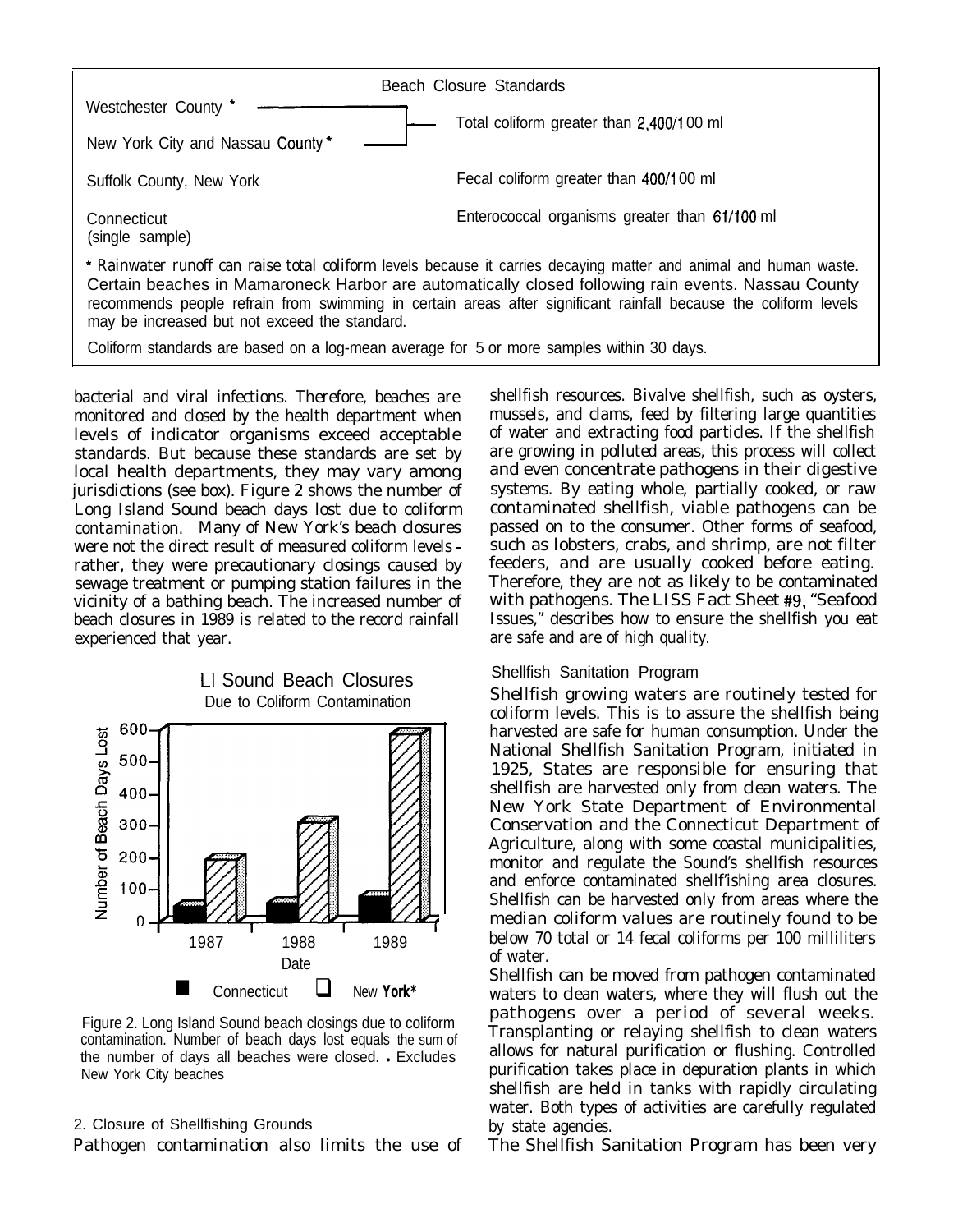

Figure 3. Shellfish-associated illness reported in New York State. Source: Bureau of Community Sanitation and Food Protection, New York State Dept. of Health.

effective in controlling outbreaks of shellfish-borne disease. Figure 3 summarizes shellfish-associated illnesses reported in New York State over the past decade (it includes shellfish harvested outside state waters). In 1982, many reported illnesses were traced to clams harvested in New England and Europe. In 1989, only ten outbreaks were reported in Connecticut, no major outbreaks were reported in

#### **Shellfish Area Classifications**

Approved or Certified Areas:

Shellfish can be freely harvested from areas that meet appropriate state and National Shellfish Sanitation Program bacterial standards. These areas are regularly sampled by shellfish regulatory agencies.

Conditionally Approved or Certified Areas:

Any area influenced by occasional and predictable deterioration of water quality. Shellfish can be directly harvested only under specified conditions (i.e., when water quality meets certified criteria under identified situations of reduced pollutant inputs). The area is temporarily closed when certified criteria are not met. Rainfall is a major factor :hat affects conditional closings.

#### Restricted Areas:

Areas that do not meet the certified area criteria. Shellfish nay be harvested from these areas for transplanting or depuration under special permits from the State Shellfish Control Agency.

Conditionally Restricted Areas:

Any area predictably influenced by pathogenic zontamination, as with conditionally certified areas.

#### Prohibited Areas:

Vo harvesting is permitted from areas that are grossly :ontaminated or for which no shoreline survey and water quality assessment has been recently completed.

| <b>Extent of Pathogen Contamination in Long Island Sound</b>                                      |                                                       |         |                 |
|---------------------------------------------------------------------------------------------------|-------------------------------------------------------|---------|-----------------|
|                                                                                                   | Connecticut New York Total<br>(acres) (acres) (acres) |         |                 |
| Potential shellfishing grounds 392,419                                                            |                                                       |         | 471,220 863,639 |
| Prohibited or restricted areas                                                                    | 78.009<br>(20%)                                       | (18%)   | 82,445 160,454  |
| Productive shellfish beds                                                                         | 52,500                                                |         | 66,000 118,500  |
| Prohibited or restricted areas<br>where beds are productive                                       | 18.375<br>(35%)                                       | (73.5%) | 48,500 66,875   |
| As of January 1990. Source: NY Dept. of Environmenta<br>Conservation and CT Dept. of Agriculture. |                                                       |         |                 |

previous years. An outbreak represents two or more illnesses at one location.

#### **The LISS and Pathogen Contamination**

Figure 4 compares average total coliform concentrations for wet and dry weather conditions from June to September 1989. This type of data, when combined with other available information, will be used to characterize pathogen contamination in Long Island Sound. Figure 5 shows the decreasing trends in total coliform levels in the East River and Western Sound.





Figure 4. Comparison of wet and dry weather average total coliform concentrations measured at the surface from June to September 1989. Bathing standard is applicable in western Sound only. Source: New York City Department of Environmental Protection.